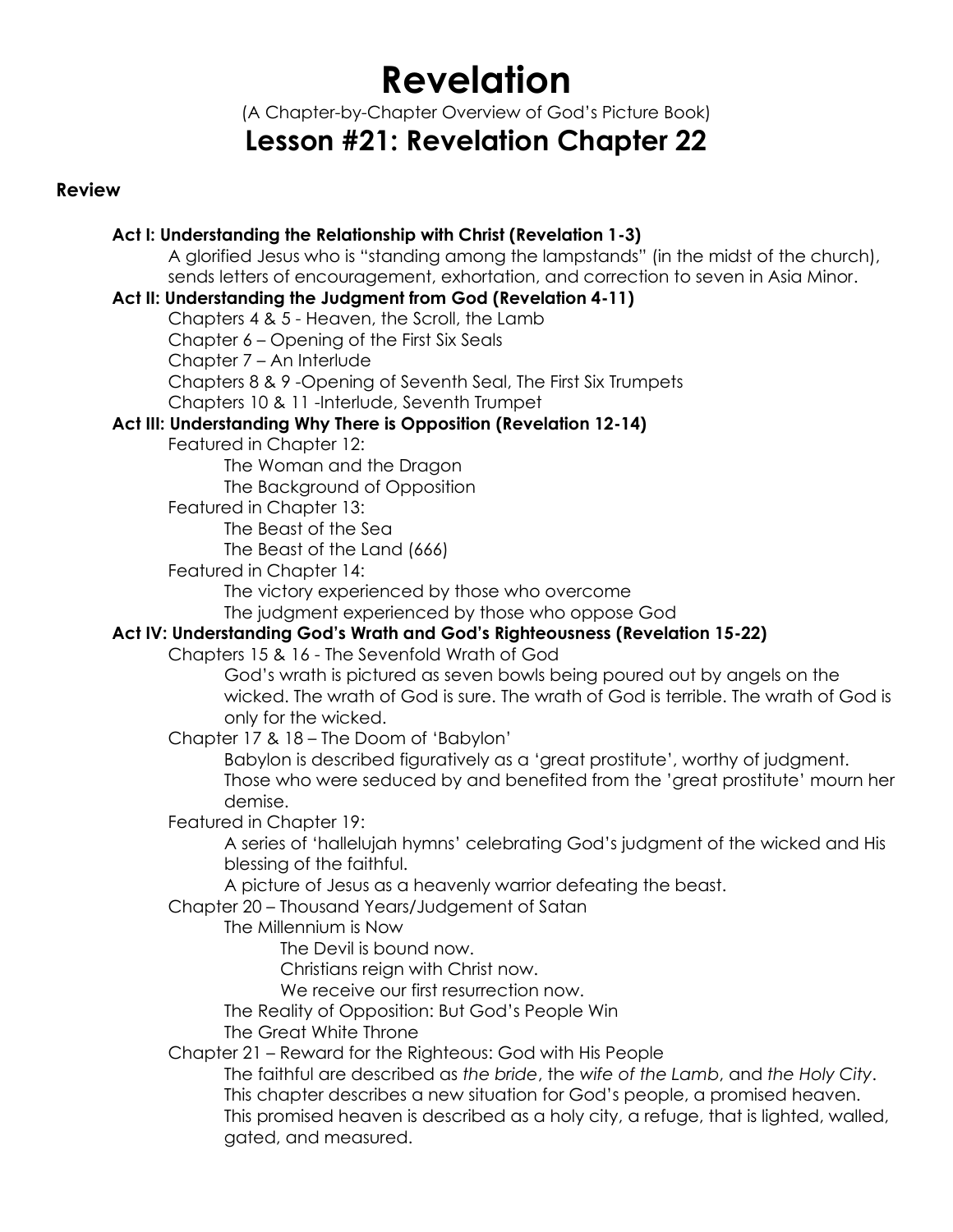# **Revelation 22:1-21 The Conclusion**

#### **Eden Restored**

Verses 1-2a *water of life* - This is an image of the provision of God. *middle of the great street* - This endless supply of water is constantly delivered to the heart of the city.

#### Verse 2b

*tree of life* - This harkens back to a tree that was placed in the Garden of Eden (Genesis 2:9). *twelve crops of fruit* - This number denotes complete provision. *yielding fruit every month* - This denotes constant provision. *leaves for the healing of the nations* - This denotes a curing supply.

#### Verse 3

*no longer will there be any curse* - The curse entered the world when Adam and Eve rebelled. Now, finally it is gone!

*throne of God of the Lamb...in the city* - God and his people are together.

#### Verse 4

*they will see his face* - This is also promised in 1 John 3:2. *name on their foreheads* - His name is their name. They are identified with Him.

#### Verse 5

*no more night* - God's presence provides complete security. *they will reign* - Living with Christ is the same as reigning with Christ.

# **Reminder of the Practical Purpose of the Book**

Verse 6

*the angel said to me* - The angel is about to offer some concluding remarks to John.

*trustworthy and true* - All that has been seen in this book can be trusted.

*soon take place* - Instead of putting a \_\_\_\_\_\_\_\_\_\_\_\_\_\_\_\_\_\_ value on the word 'soon', it is more

helpful to put a set a set of the value on it.

# **Assurance to the Faithful**

#### Verse 7

*I am coming soon* - This statement is repeated five times through the book of Revelation. (Revelation 2:16; 3:11; 22:7; 22:12; 22:20)

The term 'soon' or 'quickly' is designed to remember one's \_\_\_\_\_\_\_\_\_\_\_\_\_\_\_\_\_\_\_\_\_,

not one's \_\_\_\_\_\_\_\_\_\_\_\_\_\_\_\_\_\_\_\_\_\_\_\_\_\_\_\_\_\_\_\_\_\_.

#### Verses 8-9

*I, John, am the one who heard and saw* - The message of the book was first of all intended to meet John's need on Patmos.

*I fell down to worship* - A natural response to hearing and understanding the truth of God is to worship.

*I am a fellow servant* - A reminder that we worship God alone, and not His angels.